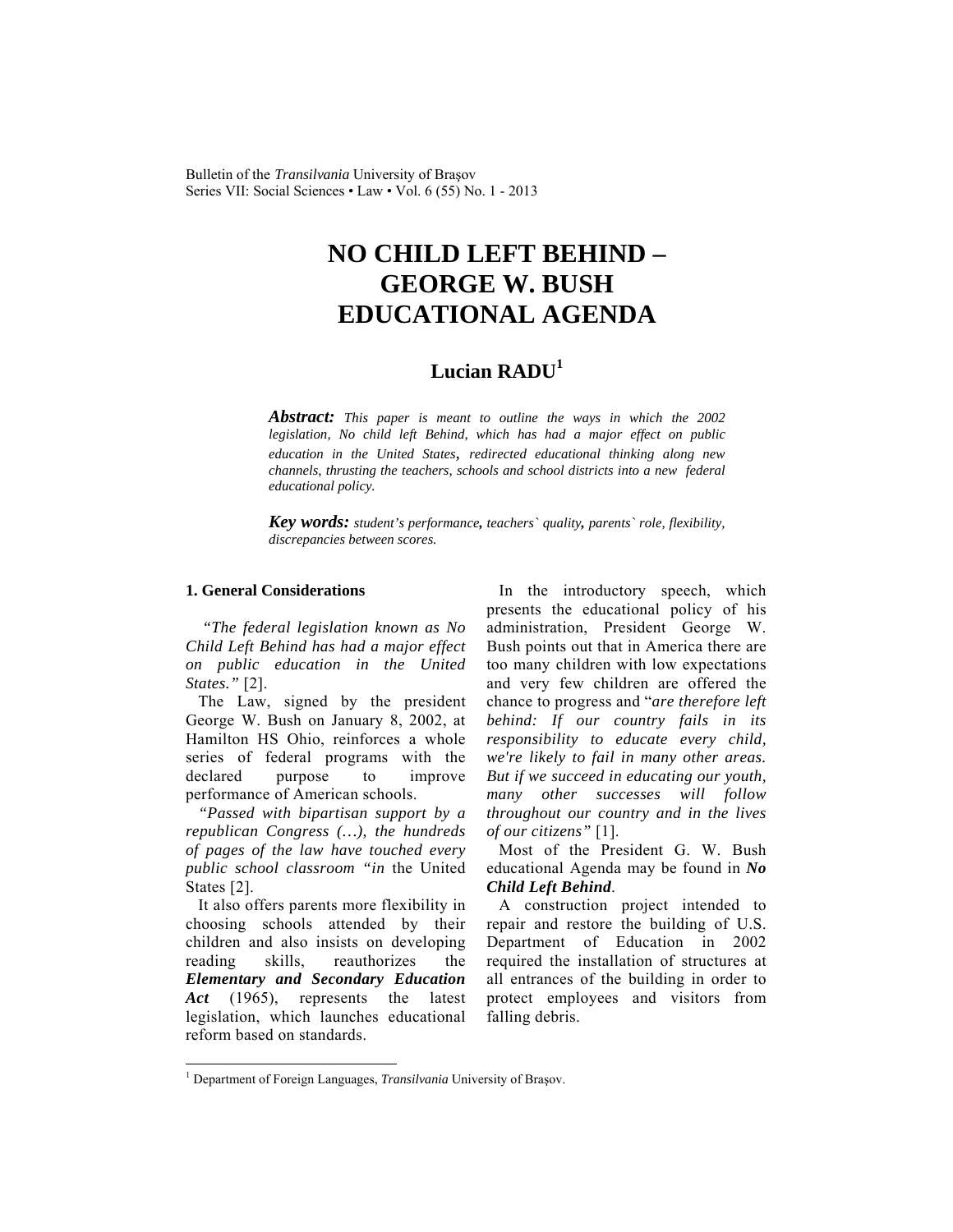The *Department of Education* would give a different purpose to these structures, using them as a way to promote the law – *No Child Left Behind*.

The Law involved transforming the role of the Federal Government in education, so that no child would be neglected and instead, would remain under its protection.

It is remarked that, while America prepares to enter the 21st century full of hopes and promises, most of its students are neglected. 70% of fourth grade graduates are unable to read properly on the national reading tests. Nearly one third of those who want to attend a college must follow preparatory courses to be able to be admitted.

Although education is primarily each state's responsibility, the federal government can't tolerate such results any longer.

Since 1965, when the government took the first initiative in education *Elementary and Secondary Education*  Act, federal policy has strongly influenced schools in America.

For years, the Congress has created hundreds of programs for educational problems, which have been offered through 39 different federal agencies and cost about 120 billion dollars per year. President Bush stated that "*after spending billions of dollars on education, we have fallen short in meeting our goals for educational excellence. The academic achievement gap between rich and poor, Anglo and minority is not only wide, but in some cases is growing wider still"* [1].

In response to these disappointing results, the President considered that the federal government should intervene more efficiently on the system of education. Among the primordial initiatives are:

 $\triangleright$  Increasing student performance evaluation.

States, districts and schools which improve their results are awarded and failures sanctioned. Parents receive information about how their children learn and schools are evaluated to prove their effectiveness by annual national tests in Mathematics and Reading at the  $3<sup>rd</sup>$  through  $8<sup>th</sup>$  grade level.

 $\triangleright$  Funds offered by the Federal Government will be used to create effective programs based on both research and practice to improve schools and teachers' quality.

 $\triangleright$  Reducing bureaucracy and increasing flexibility. The George W. Bush administration provides more flexibility to states, districts and local communities in accessing funds.

 $\triangleright$  Increasing parents' role.

Parents have much more information about the quality of the schools in which their children learn and students from schools with low performance are given the opportunity to choose a better school.

These priorities are part of a general trend to reform the *Elementary and Secondary Education Act* and they are meant to correlate federal funds to specific performance targets to ensure further improvement of the educational results.

*"There were initiated sweeping changes to the 37-year - old Elementary and Secondary Education Act and thrust the nation`s educators, schools and school districts into a new world of federal educational leadership."* [3].

Funds are directed toward disadvantaged schools and districts, giving them the possibility to achieve expected results. Funds may be lost if performance standards are not reached.

*"The 2002 legislation redirects educational thinking along new channels. Under its terms, every state, to*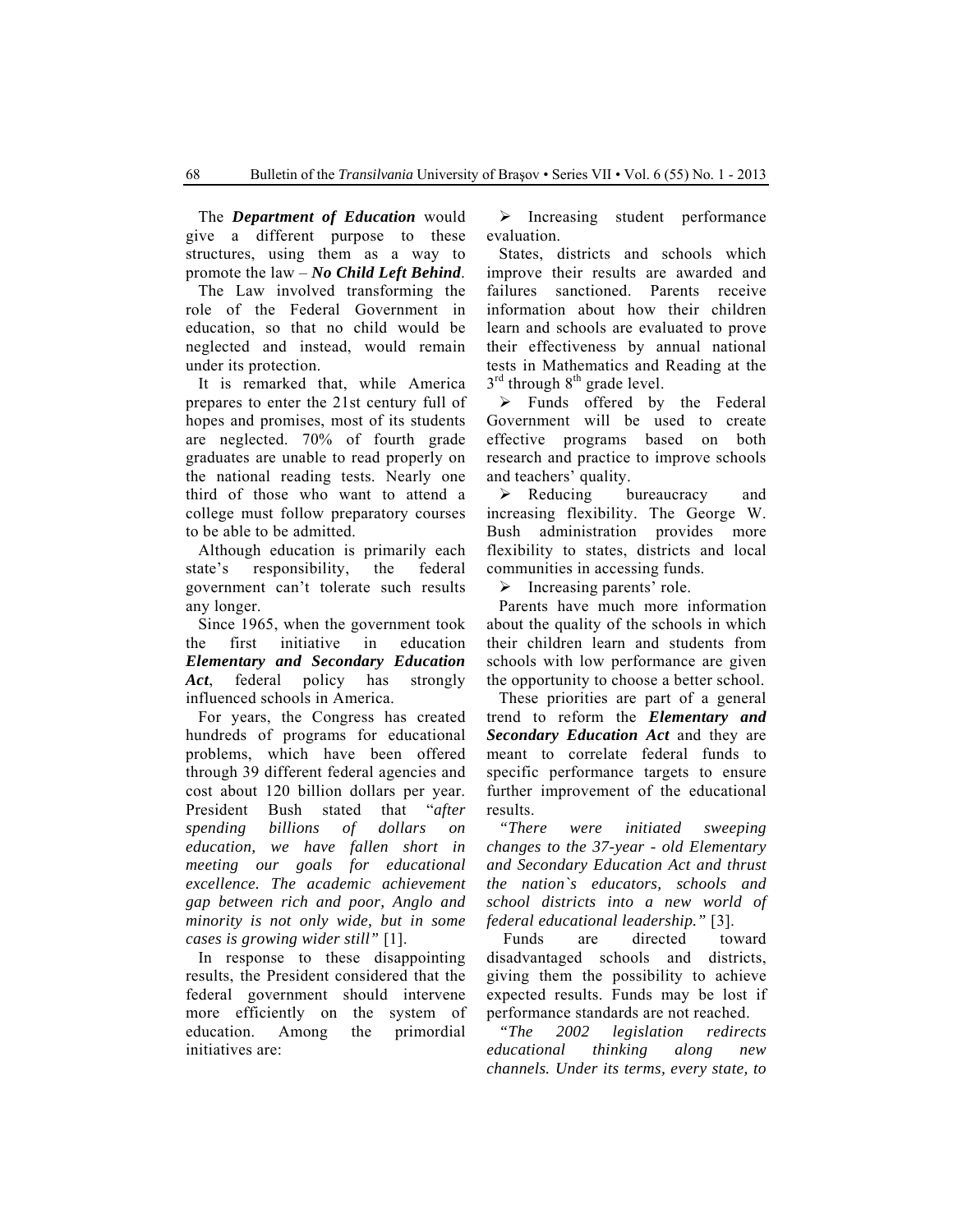*receive federal aid, must put into place a set of standards together with a detailed testing plan designed to make sure the standards are being met."* [4].

No child in America should be neglected; each of them must be educated at his/her maximum potential.

*"The federal government is no longer seeking to help only children with special needs, such as special education students or children from poor families. It is attempting to ensure that all children have an equally good education"* [2].

#### **2. Educational Policy**

The educational policy of the George W. Bush administration, regarding reform consists in a few key components (many of them being implemented during the reauthorization of the Elementary and Secondary Education Act).

#### **2.1. Eliminating Discrepancies between Scores**

Evaluation and high standards. States, school districts and schools must be evaluated to see to what extent all students, including those who are disadvantaged, cope with high standards.

 $\triangleright$  States should develop a system of sanctions and awards for districts and schools to improve results.

 $\triangleright$  Annual tests. Annual tests in Reading and Mathematics provide parents the necessary information to know their children's performance and to be informed how school educates them. These data are a vital diagnostic tool for schools to improve their activity continuously.

Offering adequate time for planning and implementation, each state may select and design tests of their choice. In addition, a sample of students from each state is tested annually by National Assessment of Educational Progress. From  $3<sup>rd</sup>$  grade through  $8<sup>th</sup>$  grade, the students will be tested in Reading and **Mathematics** 

Schools that fail to achieve adequate yearly progress for disadvantaged students are helped in a first phase, and if they do not restore their situation, corrective measures will be taken. According to Scott Franklin Abernathy *"the law promises to close the long – standing achievement gap between advantaged and disadvantaged students in the United States by using the results of standardized tests to identify, threaten, and, if necessary sanction schools and districts that do not fulfill this promise."* [6].

Improving reading is set as a first priority emphasizing the following aspects:

 $\triangleright$  The importance of reading in primary grades.

States that establish comprehensive reading programs, based on scientific research, applicable from kinder-garden to the 2nd grade are eligible to obtain funds from the *Reading First* program.

 $\triangleright$  Reading as a means of preschool instruction.

States participating to the *Reading First*  program will also have the opportunity to access funds through *Early Reading First* program, which develops preschool reading methods.

## **2.2. Increasing Flexibility and Reducing Bureaucracy**

 $\triangleright$  More schools can access programs from Title I and have the possibility of combining federal funds with local ones to improve the quality of the entire school, if bureaucracy is reduced, which will provide a greater flexibility in granting funds.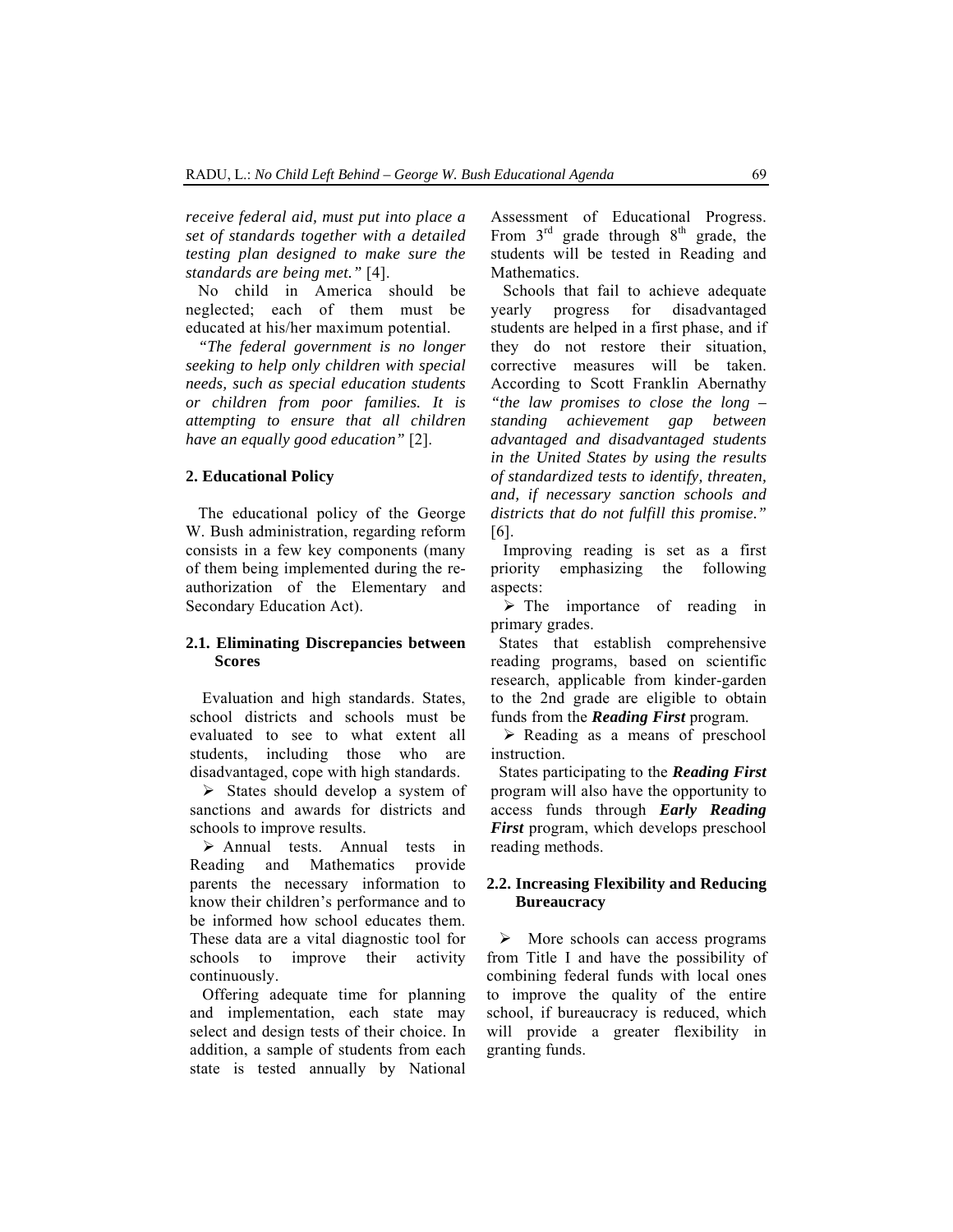$\triangleright$  Funds allocated to improve school technology are increased, in particular those needed for electronic equipment and technology, being distributed to schools according to their necessity, through states and school districts.

 $\triangleright$  Programs which overlap are combined into a single integrated program that is more easily accessible, reducing bureaucracy in this way.

Options flexibility is ensured through a charter of options for states and districts engaged in the process of evaluation and reform.

Some requirements will be optional for the member states of the charter, but instead they should ratify a five year agreement with the Secretary of Education and will be subject to some very rigorous evaluation standards.

## **2.3. Rewarding Success and Sanctioning Failure**

This is a way of encouraging competition. States may be awarded for:

¾ *Diminishing the gap between scores.* 

States with increased performance which minimize discrepancies between the scores of students from different economic backgrounds are awarded.

#### ¾ *Assessment.*

Each state is offered a bonus if it accomplishes the conditions of a rigorous assessment for two consecutive years, including annual assessments for  $3<sup>rd</sup>$ through  $8<sup>th</sup>$  grades.

#### ¾ *Disadvantaged students' progress*.

Schools which make real progress in improving disadvantaged students' score will be rewarded with the '*No Child Left Behind'* prize.

Secretary of Education is authorized to reduce federal funds for administrative expenses of those schools, which do not reach their performance objectives and do not demonstrate some learning results in accordance with actual standards.

#### **2.4. Promoting Parents' Informed Choice**

 $\triangleright$  Parents may choose which school their children will attend, having access to school reports which record the scores of students belonging to all categories.

 $\triangleright$  Innovative programs which facilitate parents' informed choice and promote research on this topic will receive funds from the Secretary of Education, to extend choice possibilities and research on the effects of informed choice.

#### **2.5. Improving Teachers' Quality**

 $\triangleright$  The act of teaching should be done by teachers of high quality. States and school districts benefit from flexibility in using federal funds, so they can improve teachers' quality. It is expected that states provide teaching done by qualified and efficient teachers.

 $\triangleright$  Providing funds for improving the actual practice in classroom. High standards for teachers' professional development are established in order to ensure that federal funds will promote more effective practices in classrooms and quality research in this area.

 $\triangleright$  Improving the study of Mathematics and Science. The study of Mathematics and Science is improved through the development of partnerships between state and higher education institutions to educate more effectively and to enrich curricula.

# **2.6. More Safety in Schools in the 21st Century**

¾ Teachers' protection.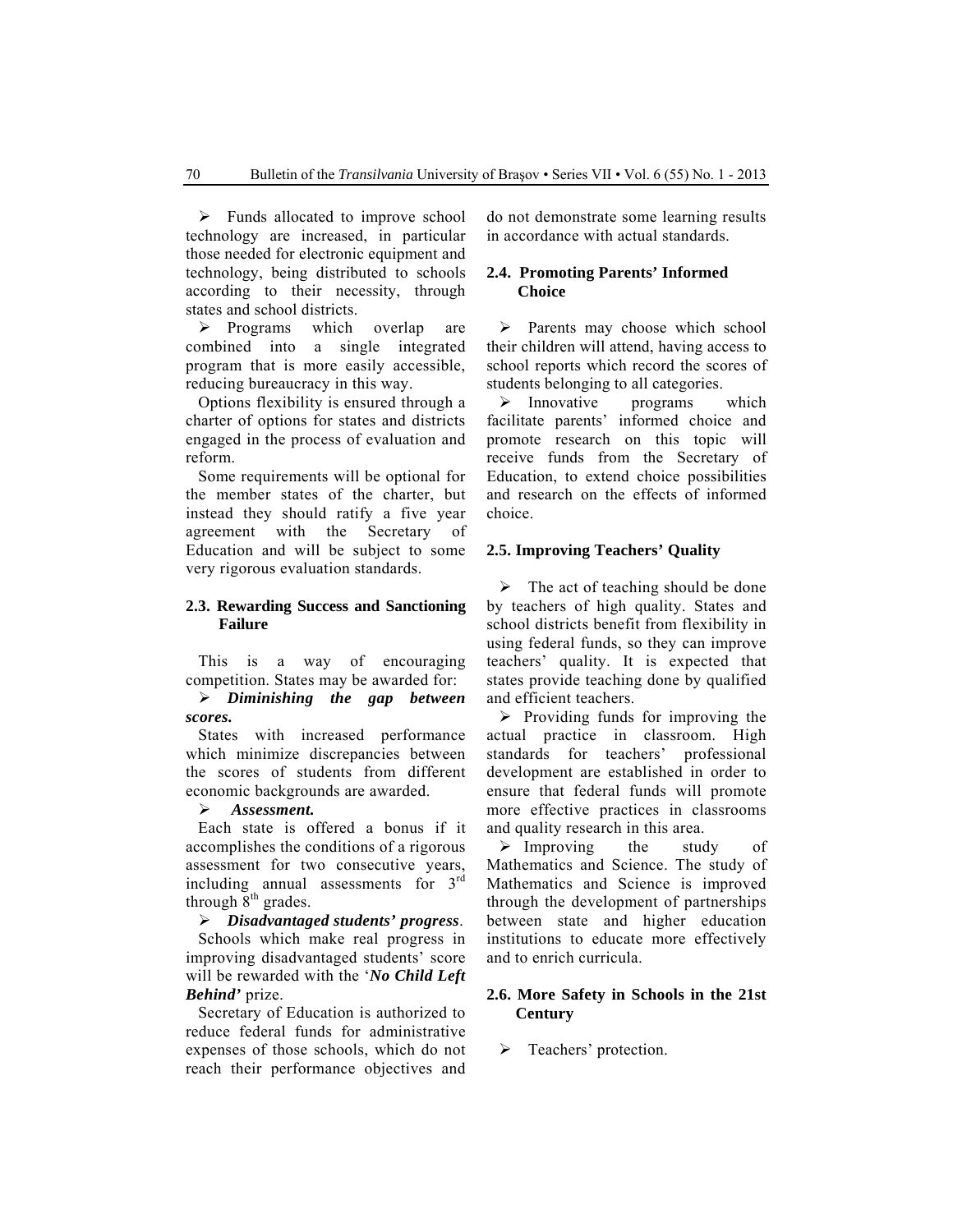Teachers have the authority to remove from classroom students who are violent and turbulent.

 $\triangleright$  Promoting safety in schools.

Increased funds are allocated to schools to promote safety and to prevent drug use during and after classes. States are allowed to provide funds to religious organizations and to any organizations which initiate action on these issues after classes.

¾ Saving students from unsafe schools.

Victims of violence, which took place in schools and students, who learn in schools in which they expose themselves to different dangers are offered the possibility to choose other schools in which to be safe. States must announce publicly, and especially the parents if a school is unsafe.

 $\triangleright$  Supporting education for character formation.

Additional funds are granted to support classes for character training, modeling behavior and to ensure teachers the methods needed to teach such classes.

#### **3. Reactions against the law**

This reform is severely criticized by professors of education, considering that teachers are deprived of their professional dignity and the school has been converted into a business focused on the "bottom" line standardized scores.

A common school, at first a factory and now a corporation, but always a business, is all that federal legislation enforced. Accountability is perceived as a great pressure put on the teachers' shoulders to make them entirely responsible for the students' educational accomplishment. The schools justify their existence only for the sake of job preparation.

According to William F. Pinar, "*through legislation (such as the Bush administration's Leave No Child Behind Act), the education professorate is being pressured to comply with the political agenda of the right wing in America with its business rationale*" [5].

In the introduction to *What is Curriculum Theory?,* he pointed out that the goal of this reform is an extended control on the curriculum, on what teachers are allowed to teach and on what children may study. Politicians appreciate that their political ascendancy depends on controlling how and what Americans think.

Teachers` "*scapegoating by politicians and by uninformed parents*", their "*loss of academic freedom cannot be understood apart from right-wing politicians' manipulation of public education as a political issue*" [5].

Other information may be obtained from the address**:** lucianradu10@yahoo.com.

#### **References**

- 1. Bush, W.G.: *Remarks by President Bush at signing No child left behind Ceremony*. Available at: http://www.whitehouse.gov/news/rele ses/2005/01/20050112-5.html. Accesed: 29-03-2013.
- 2. Hayes, W.: *No Child Left Behind: Past, Present, and Future Rowman and Littlefield Education*. New York. Rowman & Littlefield Education. 2008.